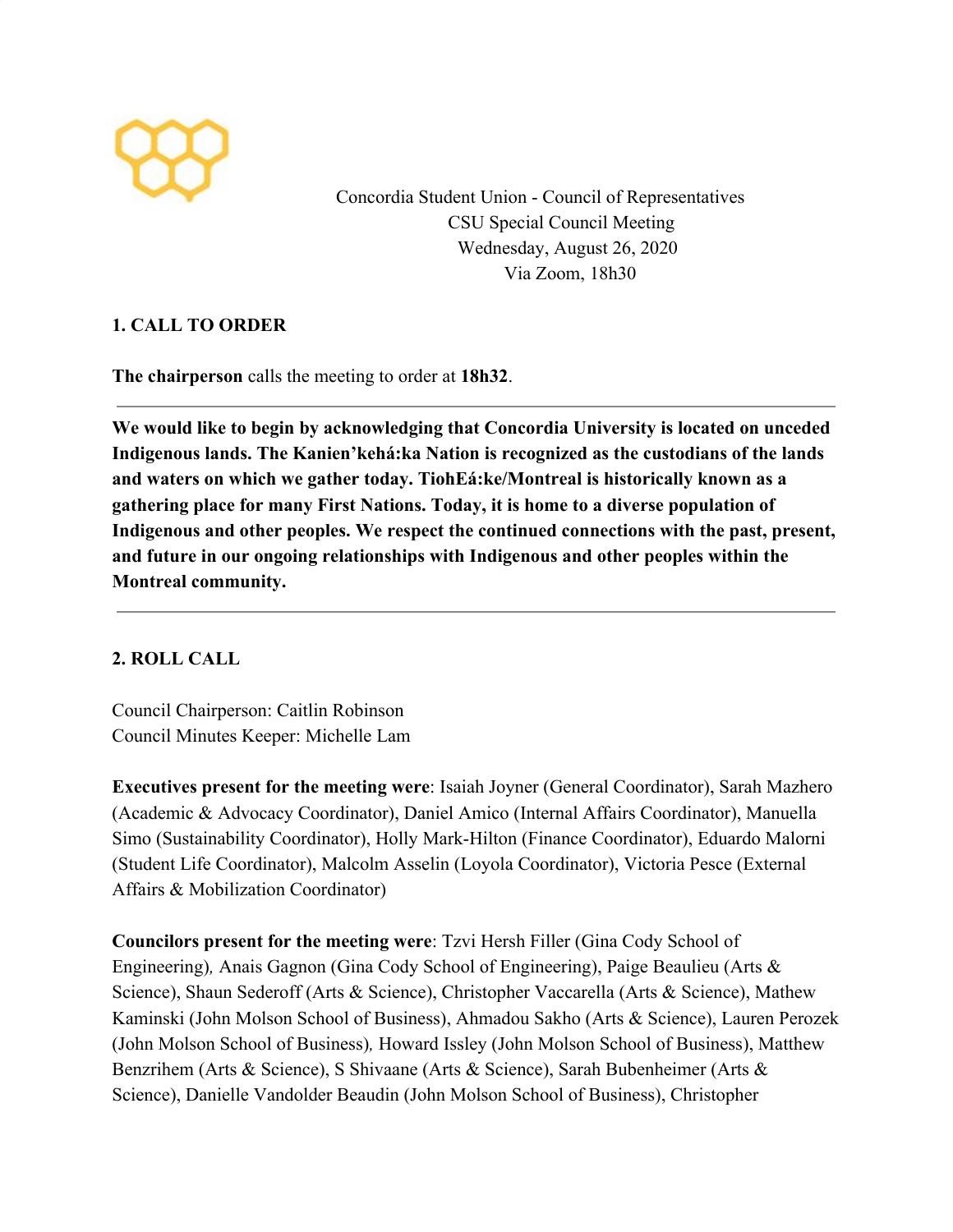Kalafatidis (Arts & Science), , James Hanna (Gina Cody School of Engineering), , Diana Lukic (Fine Arts), Jeremya Deneault (John Molson School of Business), Harrison Kirshner (John Molson School of Business), Arieh Barak (Independent), Desiree Blizzard (Gina Cody School of Engineering), Margot Berner (Arts & Science), Chealsea Okankwu (John Molson School of Business), Marlena Valenta (Arts & Science), Zachary Williams (Independent),

**Councilors absent for the meeting were**: Natalia Whiteley (Gina Cody School of Engineering), Roman Zelensky (Arts & Science), Jarrad Haas (Fine Arts), Yasmine Yahiaoui (Arts & Science)

### **3. Anti-Holocaust Denial**

**Christopher Jesus Vaccarella** presents the following motion. Seconded by **Harrison Kirshner**. Motion passes.

*WHEREAS* Antisemitic sentiments and culture are present at Concordia University.

*WHEREAS* Holocaust denial is on the rise, and an issue present at Concordia University.

*WHEREAS* Holocaust denial and antisemitism goes against the fundamental mandate of the CSU and the University as an institute for learning

*WHEREAS* Holocaust denial is harmful to LGBTQ+ students, Romani students, Jewish students, and all other groups that were targeted and exterminated during the Holocaust.

*WHEREAS* the CSU was formed to protect and advocate for and protect the interests of students. *WHEREAS* the CSU bylaws -under section 6.3 "Tasks and Powers" of council, section f)- state that council may "Enact, amend or repeal positions that direct the Union's political orientations and representation."

*WHEREAS* in section 2.1 the bylaws state that the objects of the student union are:

"a. To form a representative Student Union to promote the educational, political, social, recreational and cultural interests of its members;

...To co-operate with other organizations having similar interests in promoting student activities and interests;

...To consider and support activities which enhance the quality of life for students of Concordia University;

...To represent the positions of its membership;

...To increase awareness, to educate and to mobilize with a view to promote the quality of the environment and of life, both with regard to the student population and the public in general, the whole subject to the Act Respecting Private Education;

...To be the representative of the undergraduate students of Concordia n. University pursuant to the accreditation granted to the Student Union pursuant to the Act Respecting the Accreditation and Financing of Students' Associations."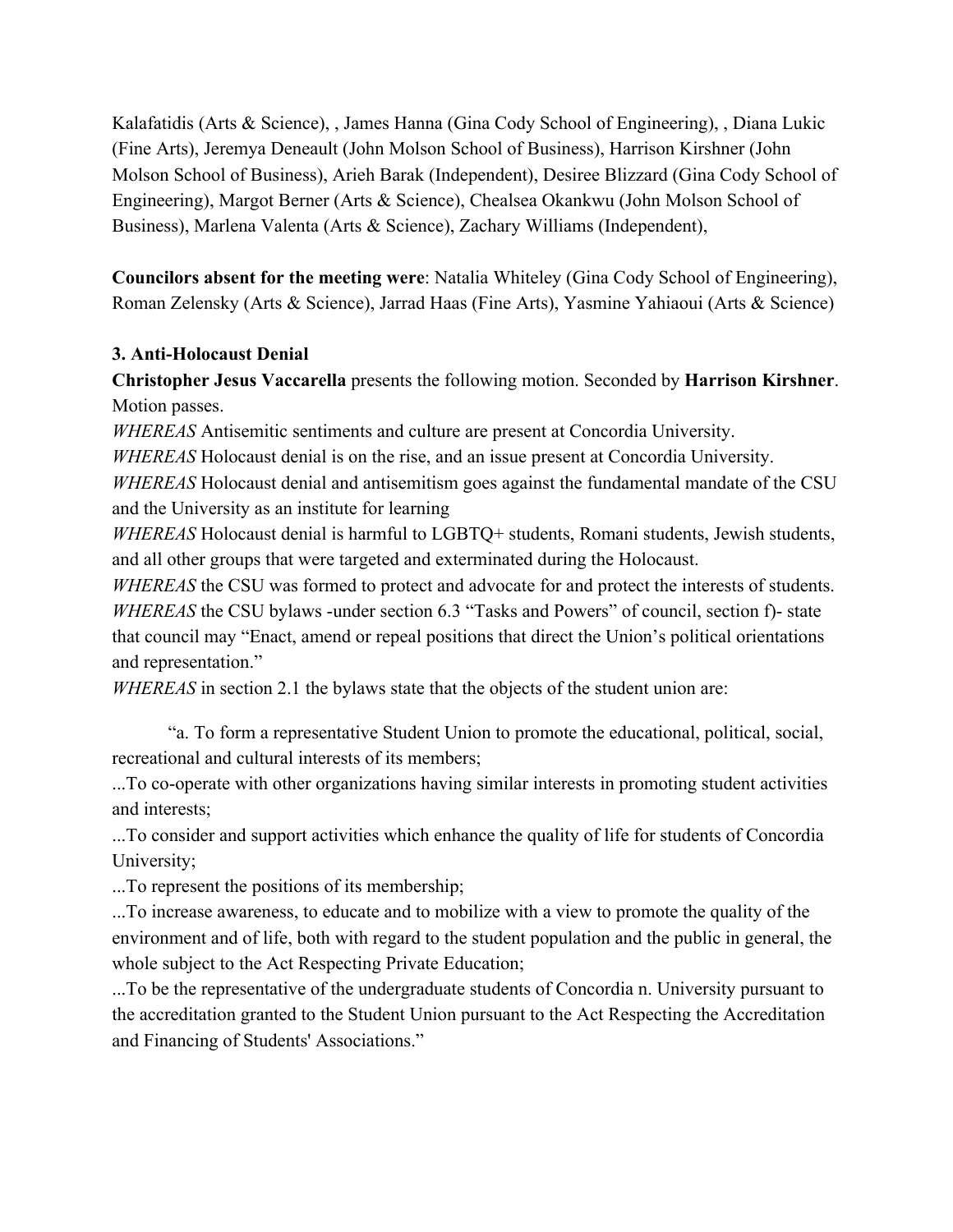# *WHEREAS* The "ACT RESPECTING THE ACCREDITATION AND FINANCING OF STUDENTS' ASSOCIATIONS" states that

27. Every students' association and students' association alliance is required, in respect of the students it represents or, as the case may be, in respect of its member associations under section 26, *to fulfill the same obligations as those imposed by the Companies Act (chapter C*-*38) on a legal person constituted under Part III, in respect of its members, or those imposed on it in respect of its members by its charter and by-laws."*

*WHEREAS* Council is required to ratify positions taken through referendum. *BE IT RESOLVED* that the following be adopted into the CSU Positions Book; *BE IT FURTHER RESOLVED* that this position is sent to referendum for ratification during the 2020 CSU by-elections. *BE IT FURTHER RESOLVED THAT* the budgetary impact is nil.

**Christopher Vaccarella**: Anti Semitism and antisemetic remarks are on the rise, worldwide and in Concordia. There has been zero action until now. I've heard students from various political ideologies say that the Holocaust was made up. The rising antisemitism has made myself and my friends uncomfortable and some have wanted to leave Concordia. This is why I ran a campaign to dismantle antisemitism at Concordia. This is the first step and much more will be done until the end of my mandate. I want Concordia to lead by example for a culture of inclusion.

**James Hanna**: Holocaust denial is trash

**Tzvi Hersh Filler** motions to amend the motion to "send to referendum and then added to the Positions Book". Motion rescinded.

**Margot Berner**: The intent is to send it to referendum to be ratified.

**James Hanna** calls the question.

#### **4**. **Budget Comparison**

**Lauren Perozek** presents the following motion. Seconded by **Harrison Kirshner.** Motion passes.

*WHEREAS* Council is accountable for managing students' money responsibility

*WHEREAS* financial transparency with the student body is a necessity.

*WHEREAS* the budget should be understandable to students at large.

*BE IT RESOLVED* Council task the Finance Committee to compare the budget from the previous year to the current year and identify any variances that exceed \$5,000.

*BE IT FURTHER RESOLVED* the Finance Committee provide a brief explanation, two or three sentences, for all variances exceeding \$5,000. The explanations should be understandable to students at large.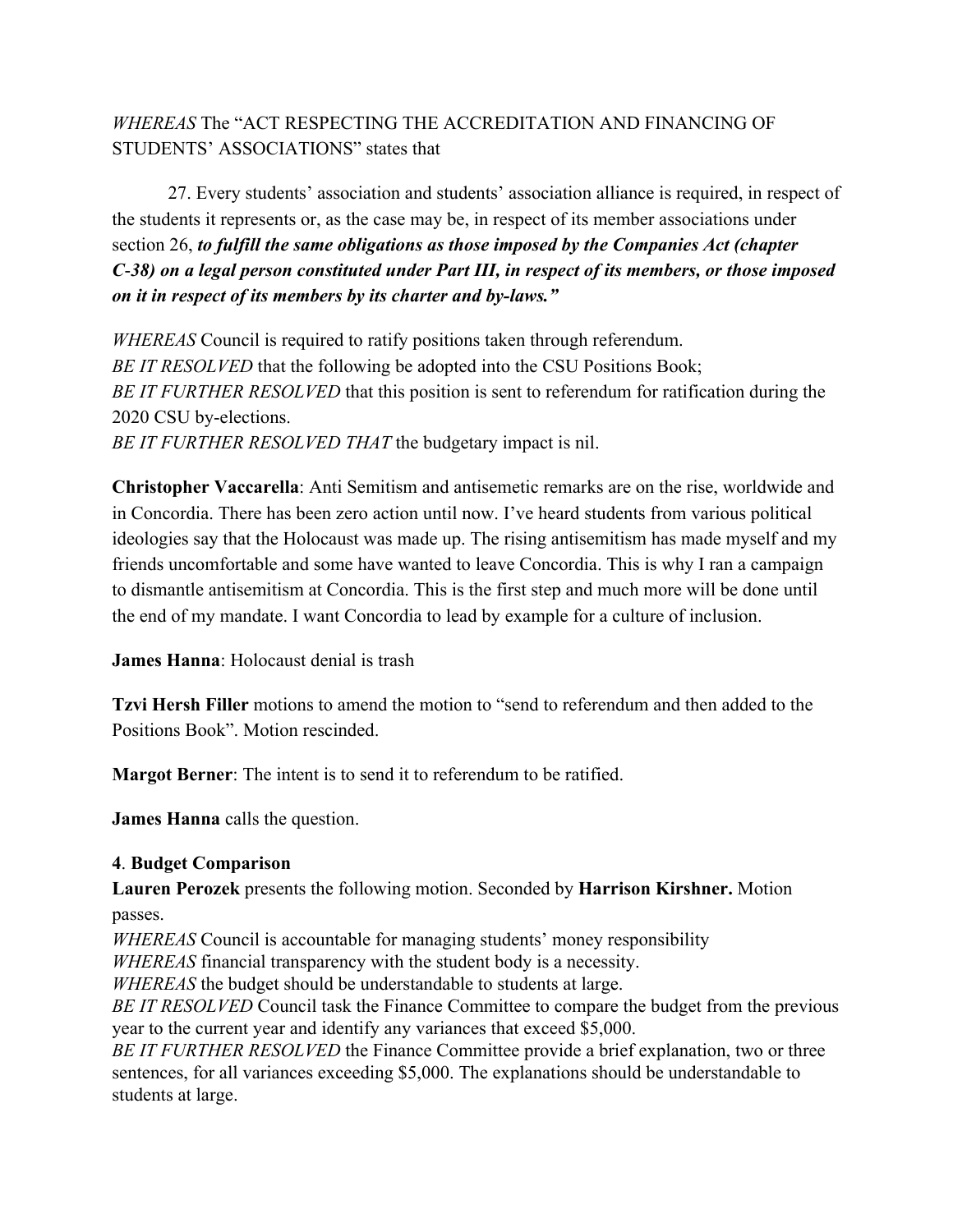*BE IT FURTHER RESOLVED* the explanations for variances must be given before Council can approve the budget.

**Lauren Perozek:** I saw a need for this when I was reviewing the budget. It was difficult to understand the budget and why we were making certain changes. If I as a councilor was having trouble understanding the budget, students at large will as well. There's multiple sections in the budget that have a column for descriptions that are not filled out. \$5000 is a lot of money to me and students, so any variances should have an explanation of a few sentences.

**Howard Issley:** I reviewed the budget as well and there were calculation errors and unclear/not filled out descriptions and explanations. We want to make this budget transparent, not so that only the business students can understand.

**Isaiah Joyner**: I like the initiative of making it more digestible and transparent for students. I'm concerned that the variances accounted for before we approve the budget. It's more important that we have a budget that we can agree on between council and executives. Once the budget is ratified and approved we can begin the comparison between last year and this year. I foresee this as the finance coordinator and committee's mandate.

**Lauren Perozek:** I disagree, as a councilor I don't want to approve a budget without understanding the changes. I want to know where \$40,000 is going. There's not that many variances that exceed \$5000. I agree that there is a sense of urgency for completing the budget, but I don't think it's too much to ask this of the finance committee.

## **5. Committee Structure**

**Mathew Kaminski** presents the following motion. Seconded by **Harrison Kirshner** *WHEREAS* there are no current regulations or strategies to encourage a natural rotation of committee seats,

*WHEREAS* strategies that produce a natural rotation system promote diversity in the workplace, *BE IT RESOLVED* that any individual who served one full mandate (which can be measured by one full calendar year) on any committee would have to rotate committees in their reelected mandate unless specifically allowed for by council with a 2/3rds vote,

*BE IT FURTHER RESOLVED* that any board of director member cannot serve on more than 2 committees at any given moment unless specifically allowed for by council with a 2/3rds vote, *BE IT FURTHER RESOLED* that each committee be represented by at least 3 faculties unless specifically allowed for by council with a 2/3rds vote,

*BE IT FURTHER RESOLVED* that the budgetary impact of this motion is nil,

**Mathew Kaminski:** There's been some tension with how committee structures have been. An appropriate response is to create a mechanism to relieve these tensions. We should follow a system that's been proven to work. We can create a more diverse set of committees. More diversity creates better results.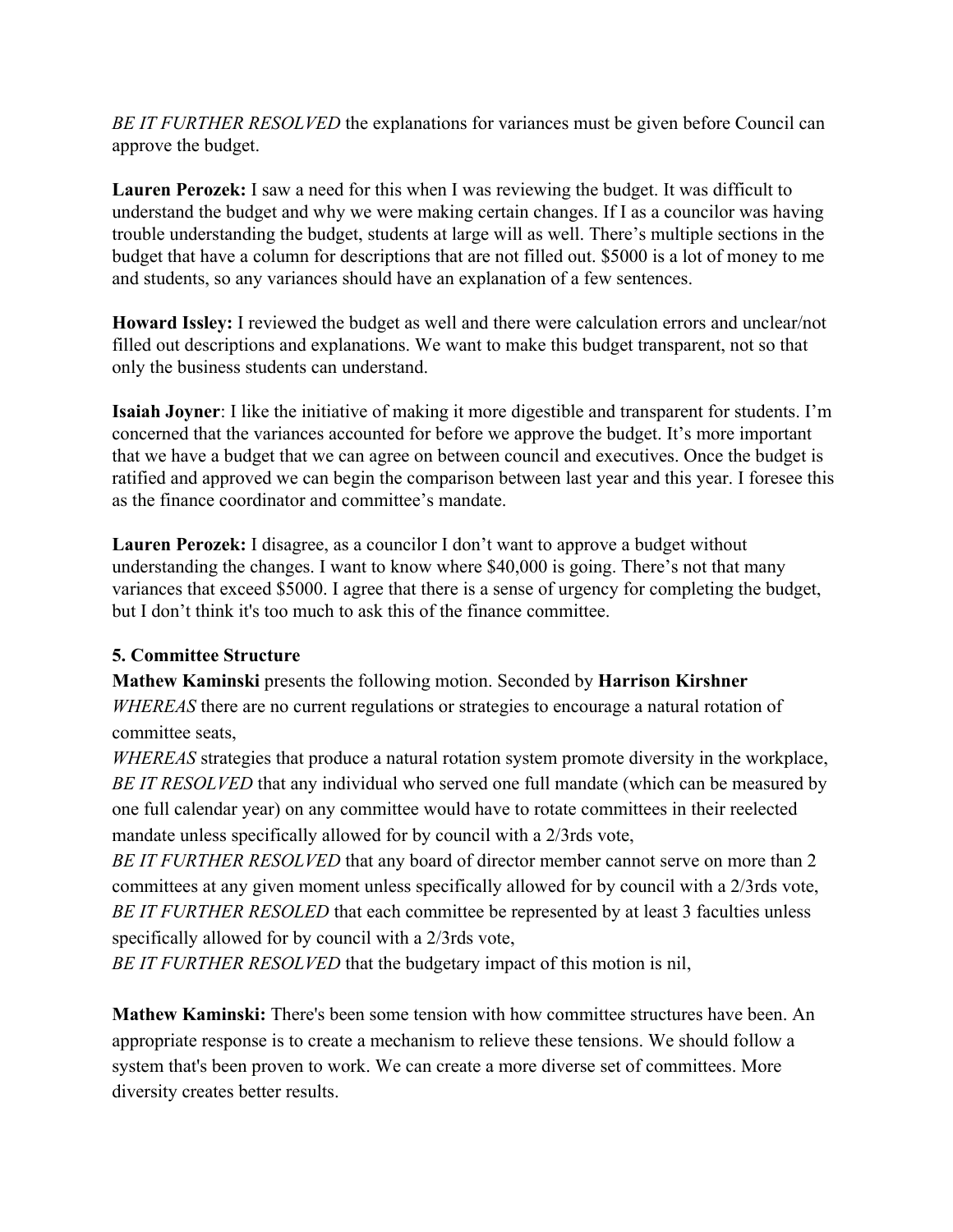# **Tzvi Hersh Filler** moves to amend the motion to include the following. *BE IT FURTHER RESOLVED THAT these changes be implemented going forward*. Seconded by **Mathew Kaminski**. Motion passes

**James Hanna:** Would this mean that it applies to all councilors now, which means that there will be an evaluation of which councilors are on what committee.

**Chairperson:** It would not apply to the current composition

**Lauren Perozek:** Is this motion apply to the ADHOC committee or only standing? Can that be specified in this motion? Before we pass this motion, I would like to get a document of the councilors on committees, and if it's possible to limit people to two committees. It might be a good thing to look at the composition of the committees before we pass this motion. Perhaps we should move this to the Policy Committee.

**Mathew Kaminski:** It would make sense to apply this to standing committees as they tend to do a lot of work during the mandate.

**Ahmadou Sakho:** I would not go for this motion as I don't see how it would improve representation or distribution of opinion among counselors. I don't think that councilors should be limited by the number of committees that they're going to be on, as this is primarily a volunteer position and people should get involved as much as they want. I don't see how putting more barriers for the involvement of councilors will help

**Isaiah Joyner**: In the amendment it says that it will be reviewed by the year but it would make more sense to change it to the mandate. In the spirit of not restricting returning councilors with more knowledge and experience, maybe make it no more than two years as a limit.

**Mathew Kaminski:** I meant the calendar year to start from the date of their election. For example, if someone joined at the byelection it would end a calendar year after that. The purpose of this is not to restrict anyone, that's why I said there would be a ⅔ vote option so that motivated individuals could be on more than two committees.

**Chairperson**: The motion may need rewording as we cannot remove someone from a committee, as it violates the standing regulation

**Mathew Kaminski:** Can we bring this to the policy committee?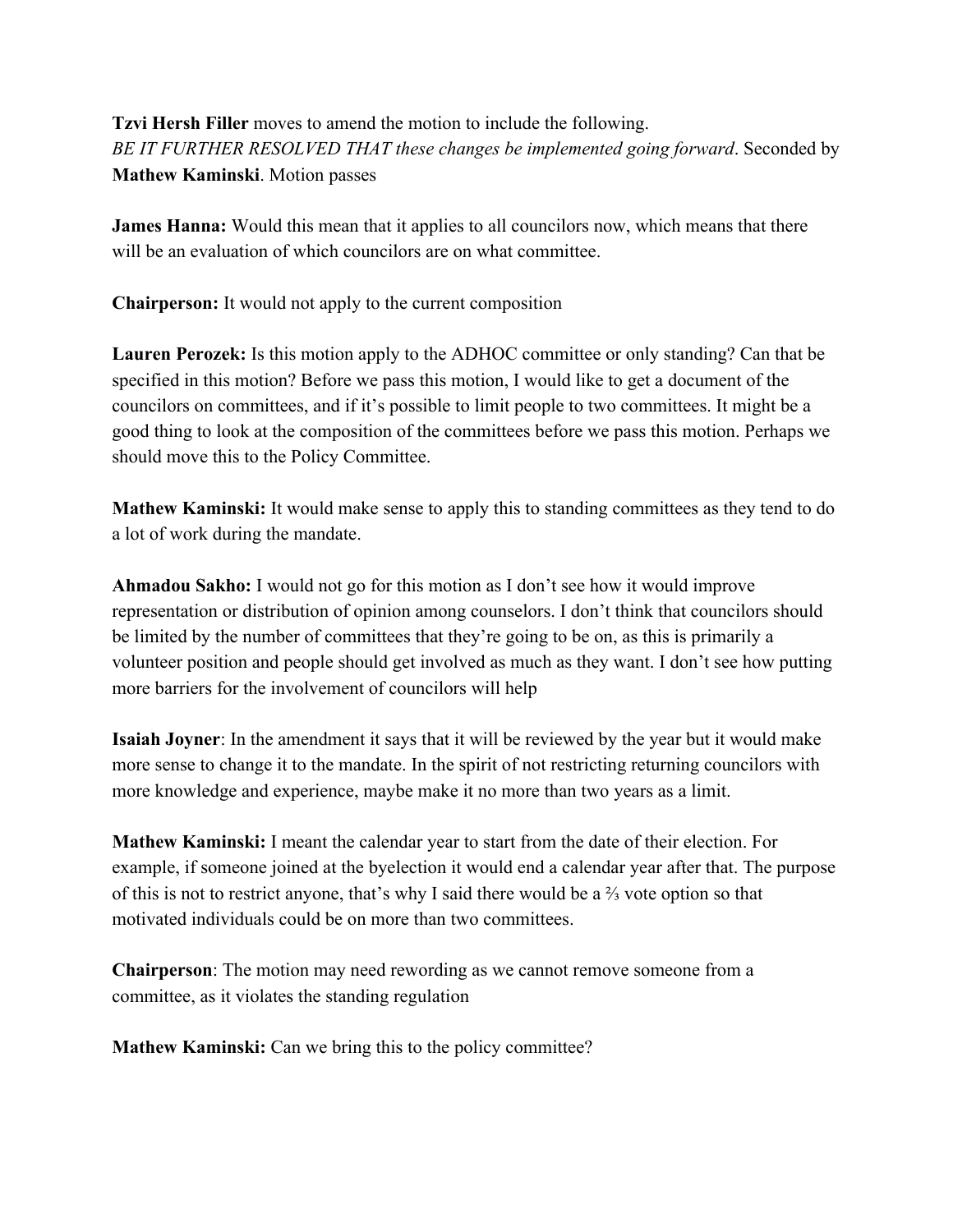**Lauren Perozek** motions to send this to the policy committee. Seconded by **Harrison Kirshner**. Motion passes

**Matthew Benzrihem:** Didn't council composition pass in the referendum?

**Christopher Kalafatidis:** Council restructuring question did not pass since we needed a ⅔ majority. We had 63% rather than 66.6%.

## **6. Equitable Hiring Practices**

**Mathew Kaminski** presents the following motion. Seconded by **Harrison Kirshner**.

*WHEREAS* several forms of bias are present during hiring and appointing selection processes, *WHEREAS* these forms of bias do not allow for the political, gender and cultural equity in one's prospective employment,

*WHEREAS* successful hiring practices are necessary to promote fair and equitable hiring practices while being cognizant of implicit biases,

*WHEREAS*, successful hiring practices encourage marginalized individuals to enter the CSU while ensuring that they feel safe in the space once they are in,

*BE IT RESOLVED* that all incoming appointment committee members and executives be aware of biases observed in society through either a training or mandatory reading/quiz,

*BE IT FURTHER RESOLVED* that the CSU reword job listings to avoid masculine wording such as "ambitious, challenging and demanding" and make sure that the wording is neutral to encourage female and non-gender conforming individuals to apply,

*BE IT FURTHER RESOLVED* that the CSU improves candidate screening by creating a pseudonym system for CV & Cover Letters, incorporating engaging/interactive assessments during the hiring process and implementing blind interviews for prospective workers and volunteers.

*BE IT FURTHER RESOLVED* that the CSU executive be tasked with implementing automated shortlisting software that ranks employees and volunteers based on a culmination of factors such as assessment results, blind interview results, work experience and/or sufficient academic standing,

*BE IT FURTHER RESOLVED* that the CSU release their own results for diversity such as BIPOC, members of the LGBTQAI+ community, those with disabilities and gender minorities to offset any potential assumptions that it is not diverse enough and to comfort members in these communities to apply,

*BE IT FURTHER RESOLVED* that all elected members of the CSU take a comprehensive internal workforce survey in order to research and identify imbalance and disproportional representation – as well as help better the overall satisfaction of those who work/volunteer their time,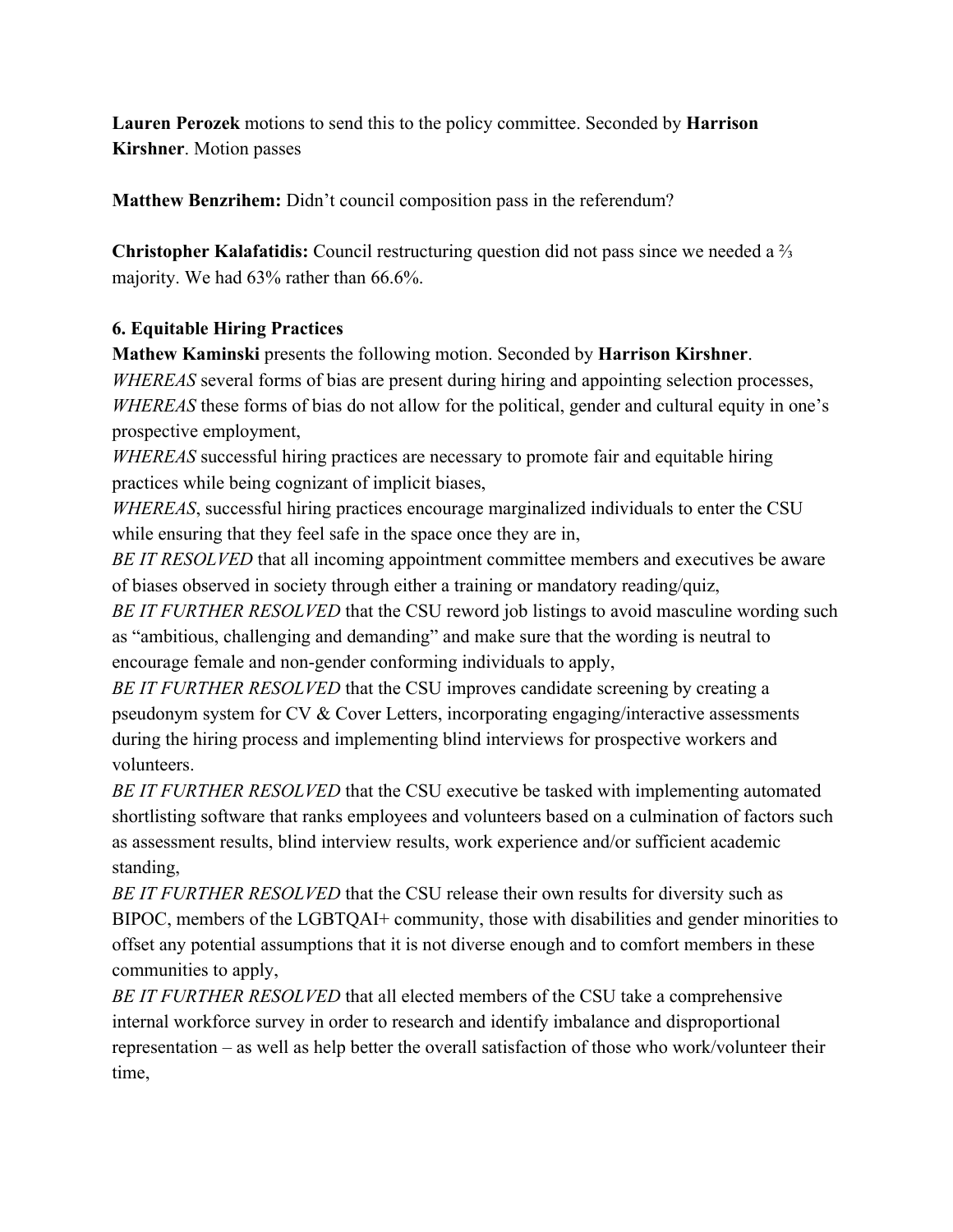*BE IT FURTHER RESOLVED* that the budgetary impact be decided by the Finance Committee and limited to \$10,000.

**Mathew Kaminski:** I think there needs to be changes made for when we appoint and hire people. We need to be very careful on how we appoint and hire people. By mimicking successful hiring practices of businesses and nonprofits we can achieve this.

**Daniel Amico:** Obviously I'm not against the spirit of this motion but I do wish that the committees and the union was brought to us before council.

**Howard Issley:** We just finished with the interview process. Would this impact finished interviews or will this be for future hires

**Mathew Kaminski:** I know how long this will take to bring into effect. I want to send this to the proper committee for it to be developed. To Howard, this will be implemented after the process was decided by the committee

**Paige Beaulieu:** Equitable hiring practices are necessary and this does have some good points. The psydenous system does have weaknesses as it doesn't keep in mind the systemic barriers that allow more privileged individuals to get an advantage. Software can also have biases as they are programmed by humans. This was written from a single person's perspective. A policy written by a larger and more diverse group, which was brought forward this past May and approved by the previous policy committee, was voted down. Why was a policy that was previously approved by the policy committee abandoned, and now a new one is brought up without the consultation of a diverse group

**Mathew Kaminski:** I consulted various councilors on this. This isn't meant to be implemented and decided on today, this is an idea I want to send to other groups to look at. My research was done to get the most merit based employees in an organization, that was my ambition and these were the strategies given. I guess now it's a matter of opinion whether we agree with the strategies. I wanted to have a starting point so that there is a ball that is already rolling for others to champion other or same motions afterwards

**Lauren Perozek** motions to send this to policy, BIPOC, and the appointments committee for review. Seconded by **Harrison Kirshner.** Opposed. Motion passes.

VOTE: 17 YES 2 NO 1 ABSTAIN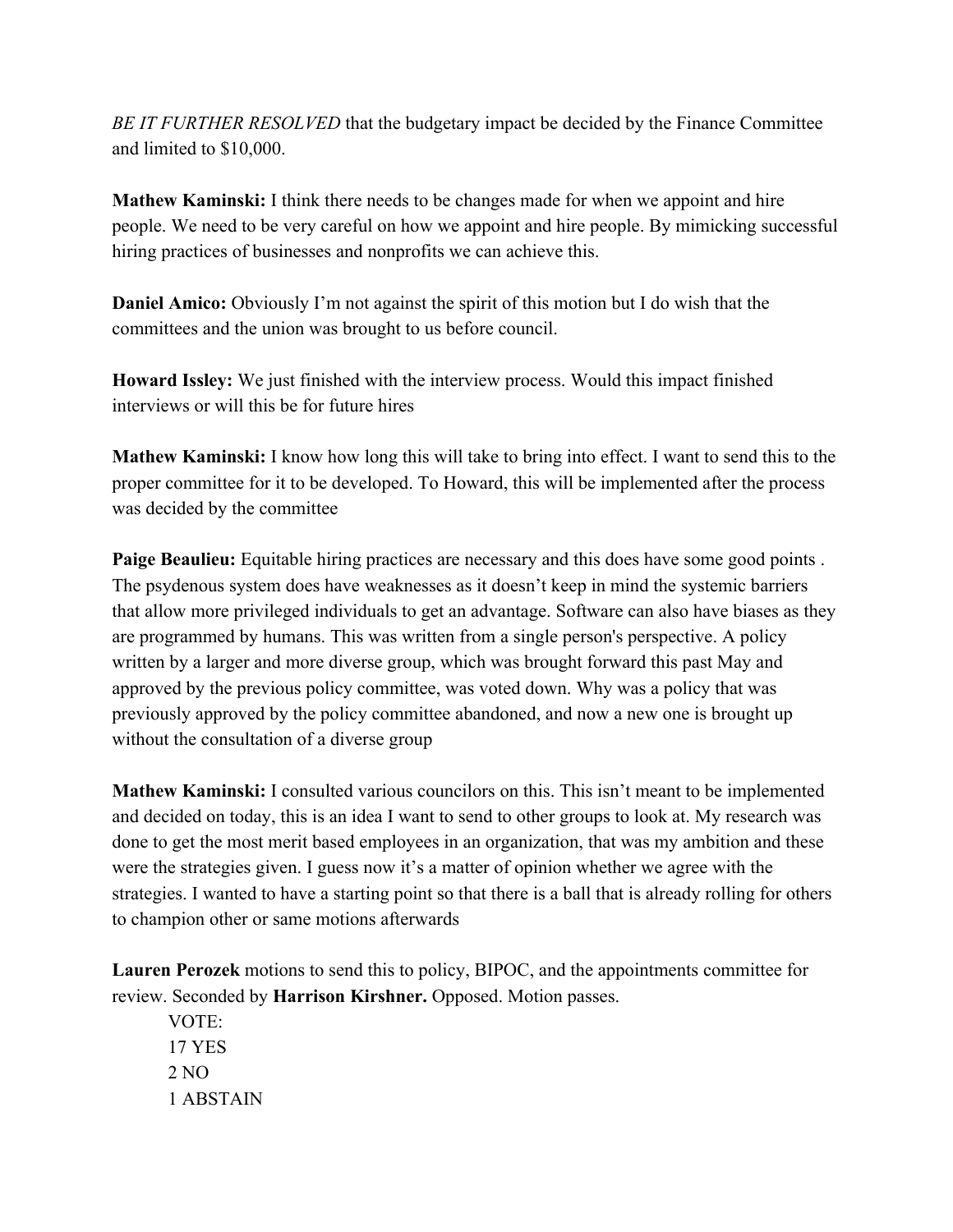**Lauren Perozek:** I was offended by the line stating that "ambitious, challenging and demanding" were masculine words. If you are admitting that this should be sent to committees, then this should be sent to the committees that it would affect

**Eduardo Malorni**: The policy would be difficult to follow, it would be a lot of work but I do think we should still try. Over the past few months, we've been accused of discrimination by councilors and student at large. People have accused that council itself as a root cause of discrimination. I would like to see this policy expanded to address the council as a whole.

**Danielle Vandolder-Beaudin:** This should be dealt with as soon as possible, If we send this to three committees, it could take a long time even though it is in good practice. I would like a timeframe for this. Students want to see change for a non-discriminatory CSU, and this is a good step. I would like to vote on this now, but I would also be okay with adding a timeframe

**Isaiah Joyner**: I would recommend that this start with the BIPOC committee as there was a similar motion brought up by BIPOC, but this motion does not address that. After it can be sent to appointments, and then policy. Not enough people were consulted before council to vote on this now.

**Desiree Blizzard:** There was a policy on appointments and equitable hiring that was worked on by a diverse policy committee but it was voted down. The fact that a new motion is being brought up to talk about equitable hiring when something was brought up before in a previous mandate is disheartening. We should also focus on racial discrimination.

**Sarah Mazhero:** We need proper procedure but that wasn't followed. The computerized system is irrelevant and can enforce more discrimination to BIPOC. Why is it now being brought back up by a white person when it was voted down when a diverse BIPOC brought it forward before? What's the difference between then and now? It's insulting to be honest.

**Mathew Kaminski:** I consulted Margot, Ama, and Shivaane. I received and incorporated feedback before bringing it to council.

**Ahmadou Sakho:** Mathew has been working on this motion since his mandate. The intention was to improve the recruitment process and bring an objective means to diversify the appointments made by the CSU. I had reservations about the software, at the time I didn't know how it accounts for discrimination or if the software had data to adjust. I also made requests such as consulting with CSU IT and Camille on how much it will cost to have this software. We could also have better means on the way we recruit, but doing this way may also be difficult for a smaller organization for the CSU as Mathew, your inspiration was bigger corporations.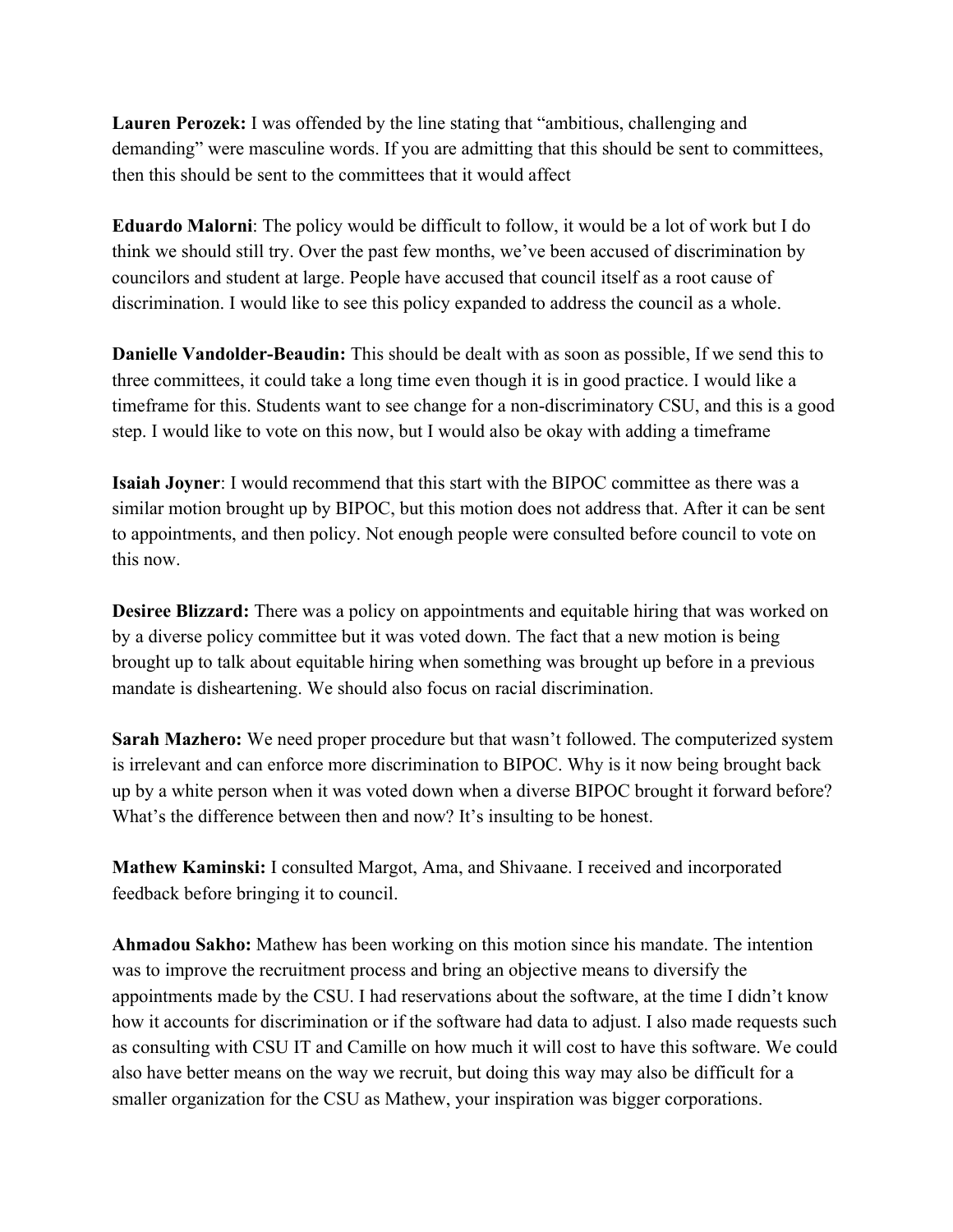**Mathew Kaminski:** The hesitations were brought forward, which is why I stated that the CSU executive should be the ones to overlook as I have a lot of faith in the executives.

**Daniel Amico:** We just finished interviews yesterday, after that there wouldn't be a rush to have this done. We could just bring this to the policy committee and have BIPOC chairs attend. This shou;dn't be passed today without talking to the executives that have to implement this. It would be irresponsible to vote on this now.

**Jeremya Deneault**: What about "ambitious, challenging and demanding" makes these words masculine?

**Mathew Kaminski:** My personal opinion is irrelevant, this is wording coming from the bigger corporations from my research

**Margot Berner:** It was said that I was consulted but I did not read the documents that were sent to me until the council docs were sent out. I then reached out and recommended that this motion be sent to policy committee

**Howard Issley**: How much would the software cost to implement?

**Mathew Kaminski:** It can be between hundreds to thousands, but I will leave it up to the finance committee to decide what is reasonable.

**Lauren Perozek** calls the question.

#### **7. Extremist Condemnation**

**Mathew Kaminski** presents the following motions. Seconded by **Harrison Kirshner**.

*WHEREAS*, the 'KKK' (Ku Klux Klan) and 'Unite the Right' are examples of alt - right groups inspired by white supremacy, hate and physical violence – perpetuated by restricting free speech and freedom on general,

*WHEREAS*, the Concordia Student Union must protect student rights by creating a safe space for all its members as well as denounce all forms of hate speech and avoid any instances of discrimination,

*BE IT RESOLVED*, the Concordia Student Union condemn the KKK and Unite the Right for racial inspired violence and hate speech through a public statement,

*BE IT FURTHER RESOLVED* that all associated activism groups with identical goals and ideologies be condemned by the Concordia Student Union,

*BE IT FURTHER RESOLVED,* the budgetary impact of this motion is nil.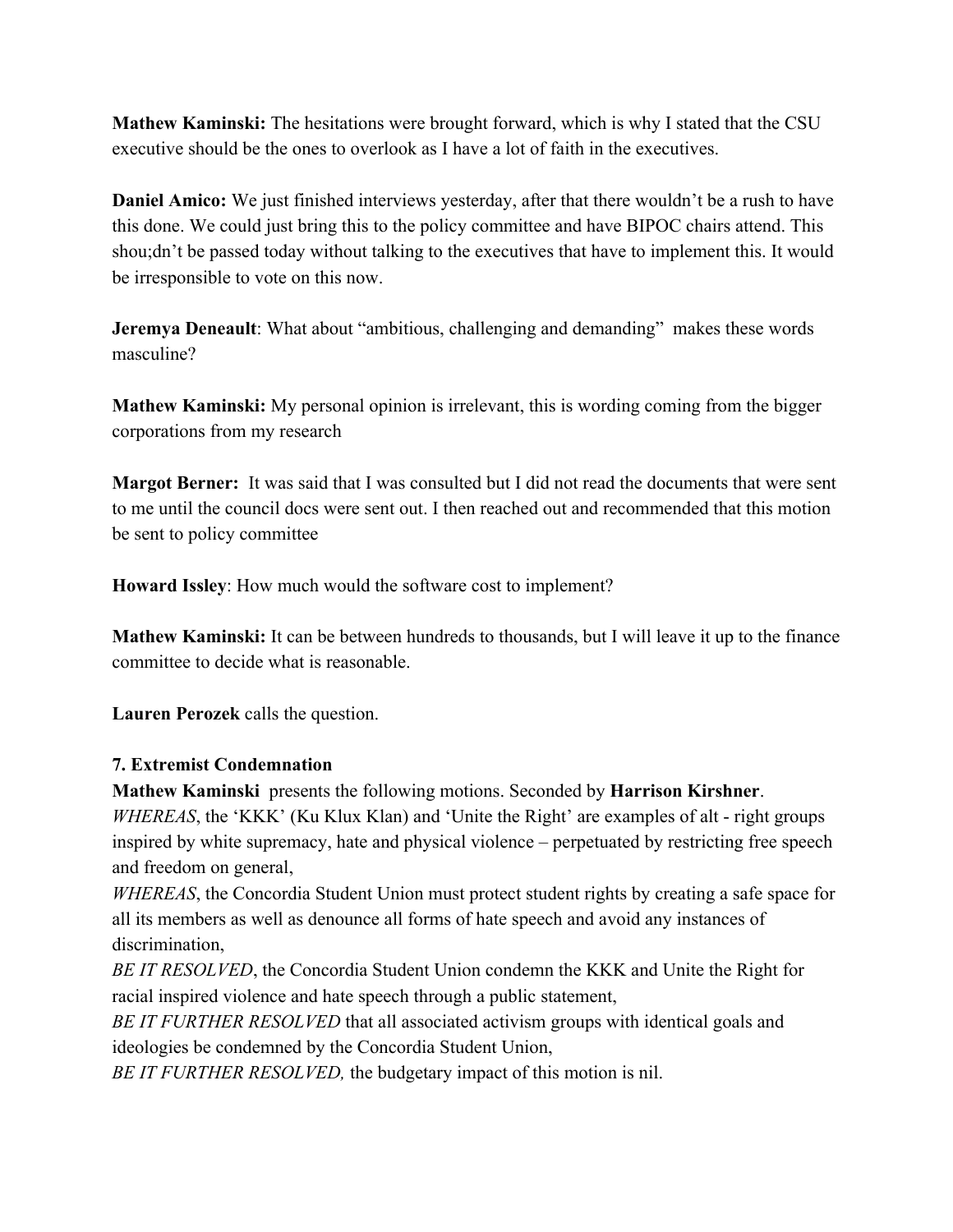**Mathew Kaminski:** This is the time to call out every group, these two groups are evil and have no place on our campus. Even if one student shared a similar ideology then we should condemn them. The time is now.

**Isaiah Joyner:** I would be more comfortable if we took a broader stance on the issue, as there is no general stance in the positions book on antiracism. Rather than pinpointing organizations, the CSU should denounce the practice of antiracism, hate speech, etc. As this stands, this is just a motion but I think it should be more towards a referendum to take a solid position on the issue. In my opinion this should start as a position.

**Nicole Leblanc** (Campaigns Coordinator): I appreciate this motion but I agree that it should be broader, especially considering that at Concordia that the KKK hasn't been the far-right group we've had a problem with. I agree with Isaiah that there are a lot of other groups, and it would be better to condemn the far-right and racist ideologies. The far-right is also very specific, and we should condemn them. They are oppressive in many ways and are a threat of violence. I would support that motion.

**Lauren Perozek:** The CSU doesn't have a religious affiliation and we shouldn't have a political one as well. We don't want to alienate students that support these things as we are supposed to be neutral. We can still say we're against racism and hate speech. We should neutral this position and send it to policy committee

**Danielle Vandolder-Beaudin:** There is still a position in the position book about racism

**Christopher Kalafatidis:** I never thought I would ever live to see the day where the CSU can't condemn the KKK. This is probably the most ridiculous thing I've ever seen. I just witnessed the General Coordinator refuse to condemn the KKK because there's something else we could be doing. This is insane. I have a feeling that the issue is with the person presenting this motion rather than the content of the motion itself.

**Margot Berner:** I don't think Isaiah was refusing to condemn the KKK and that's really messed up for you to say. We should have a specific antiracism position in the books passed through referendum.

**Harrison Kirshner:** At the first RCM there was an anti racism position that was passed by Chealsea, myself, and Shivaane. I'm not opposed to adding and expanding on that in a future meeting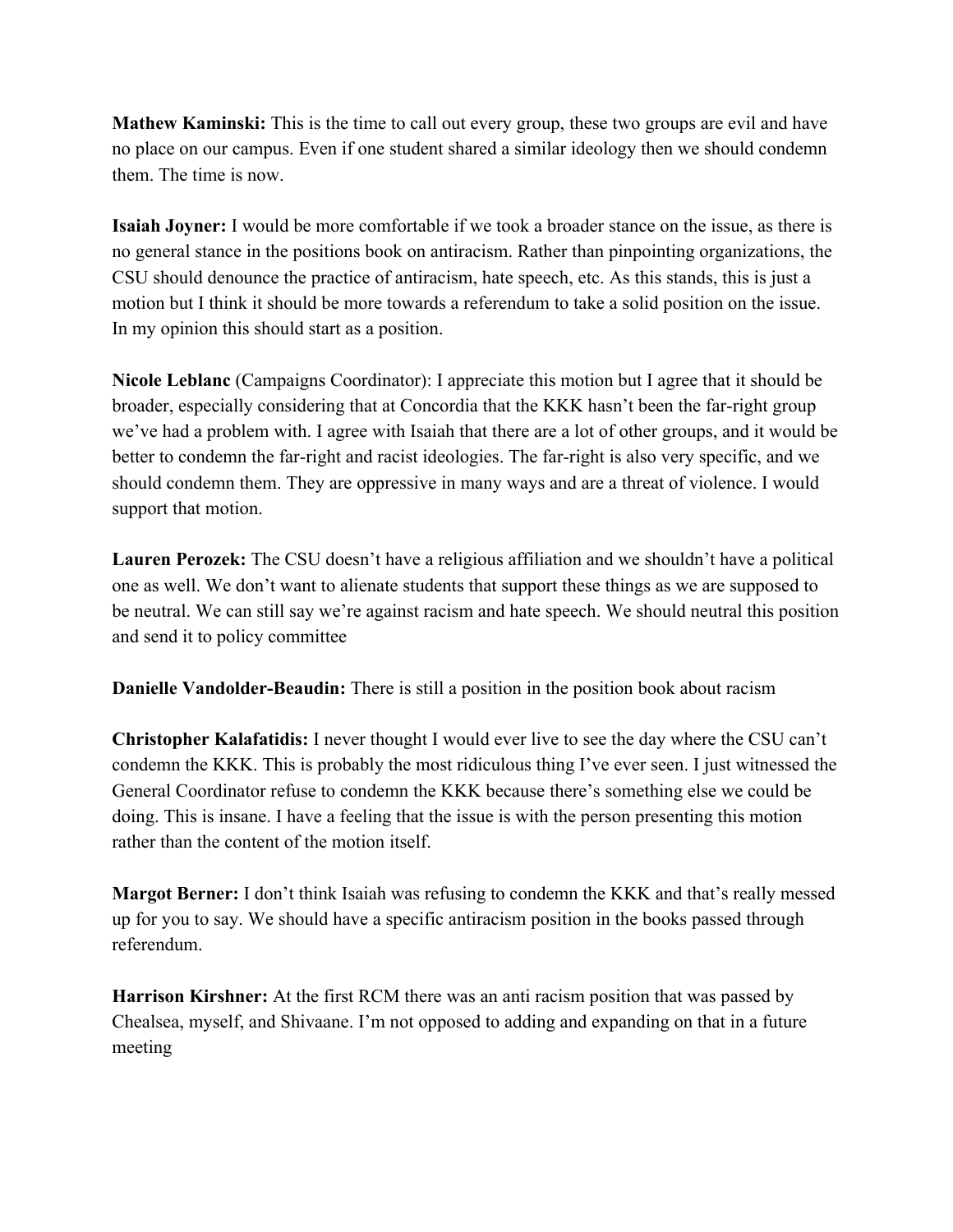**Margot Berner** motions to amend the motion to the following. Seconded by **Harrison Kirshner.** Motion passes.

*WHEREAS*, the 'KKK' (Ku Klux Klan) and 'Unite the Right' are examples of alt-right, white supremacist groups which inflict hate and physical violence – perpetuated by restricting free speech

and freedom in general,

*WHEREAS*, the Concordia Student Union must protect student rights by creating a safe space for all its members as well as denounce all forms of hate speech, white supremacy, racism, and stand against discrimination,

*BE IT RESOLVED*, the Concordia Student Union condemn the KKK, Unite the Right and all alt-right and white-supremacist groups for white supremacist violence and hate speech through a public statement,

*BE IT FURTHER RESOLVED* that all alt-right and white supremacist groups be condemned by the Concordia Student Union,

*BE IT FURTHER RESOLVED*, the budgetary impact of this motion is nil.

**Margot Berner:** We're not condemning **only** these specific groups, but all white supremacy groups and racism in general.

**Isaiah Joyner:** I don't appreciate the insinuation that the *Black* general coordinator is refusing to condemn the KKK. As an American person of color, who has had experiences with racism, it turns my stomach. I'm looking from a broad perspective for the organization and it's too finite to pick two out of hundreds of groups that discriminate, attack, and kill Black people. Please, for my sake and for everybody's sake, think about what comes out of your mouth before you say it because it has an affect on people because we are not in a context where we can come together after the meeting and have a debrief. It hurts and it is not okay. If you're going to make an insinuation based on something so important, to the point where we couldn't even get on the same page to support a movement to save my people. But the moment I want to think about the organization from a broad perspective --- (CUT OUT)

**Sarah Mazhero**: In a broader perspective of what's going on, this is very disappointing and it makes me uncomfortable that someone called a Black person a supporter of the KKK, and it should be taken to the judicial board. This is so shocking and this makes me as Academic & Advocacy Coordinator think what's the point? What do you want Black people to do, do you want us to start picking cotton again because this makes no sense. It is so heartbreaking that this is the cycle that we have to repeat over and over again. It is so upsetting, all of you who have been denouncing all of these things starting in May, think about the actions that you have done, it's similar to what's happening in the States. This is Canada, we have a Charter that is made to represent people and you have to do this to someone who's a minority? Really think about it for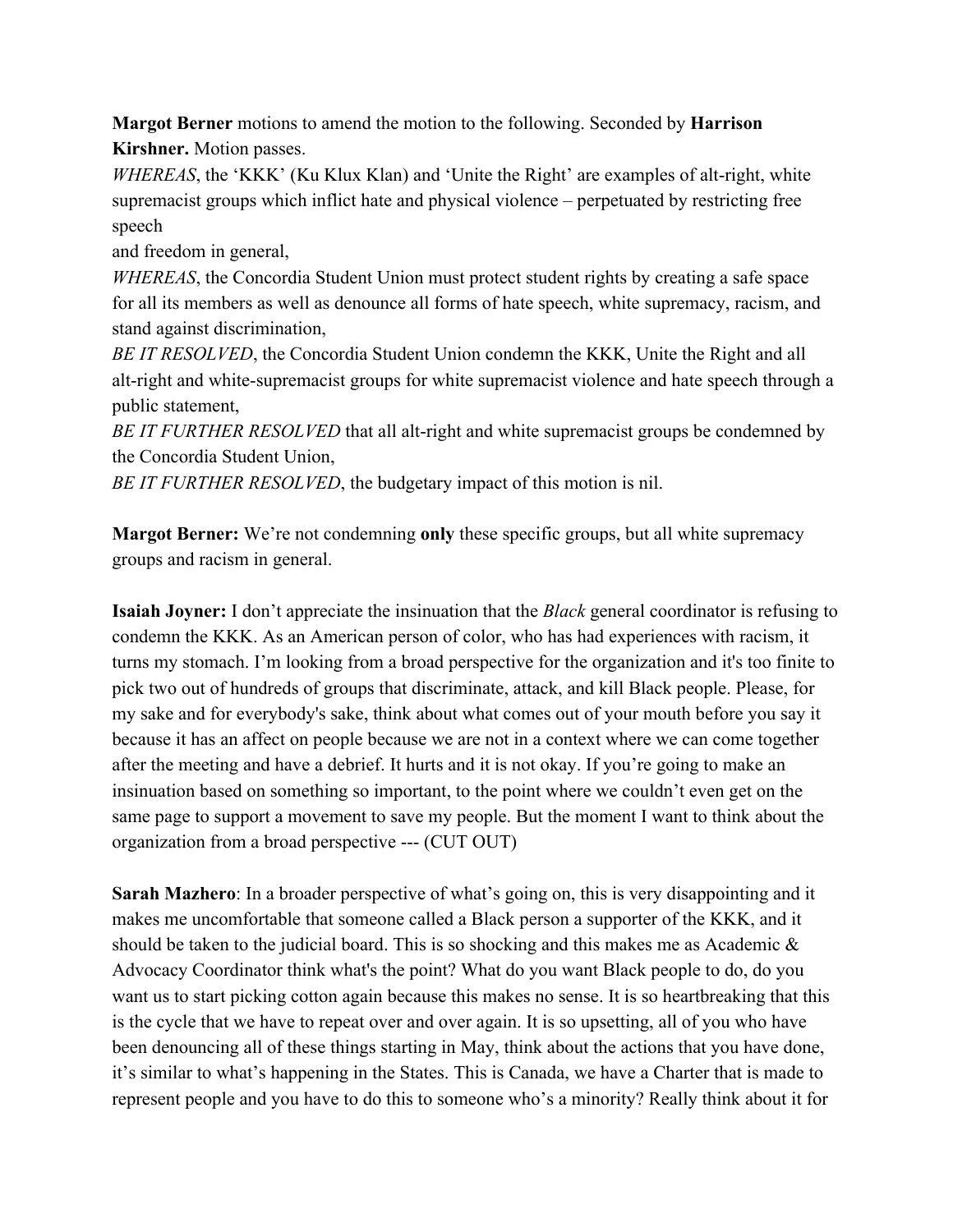yourself. It is so disappointing that even our own university is doing this, what are we going to do to make the students more better? What are we going to do as a Council to make things better? We should be focused on that rather than Equity Seats. This is so disappointing and this is not a Union that I want to work for if this is going to keep happening. It is deteriorating my soul if I have to do this for a year and be treated this way. I am not proud of this Council. For some of you, this is not correct. Shame on most of you for doing these things, and you know who you are. Maybe reevaluate the situation while you're here, because for those of you the consequences will come and nip you at the bud sometime soon. Get ready when someone's your boss and black. What are you going to do --- (INTERRUPTED)

**Danielle Vandolder-Beaudin**: Can we keep this on track please?

**Chairperson:** I'm not going to interrupt a Black woman when they're talking about discrimination. I'm not gonna do that

**Danielle Vandolder-Beaudin:** I don't want to sound rude

**Chairperson:** This is a good reminder that we need to think before we speak. Some things that we might not think have emotion and connotation attached to them do to others

**Howard Issley**: When it says "*BE IT FURTHER RESOLVED* that all associated activism groups with identical goals and ideologies be condemned by the Concordia Student Union" Do you mean the CSU would vote to condemn? What would the process be?

**Mathew Kaminski:** I meant what Margot added in the amendment, that all groups with white supremacy ideologies be condemned. I apologize if it came off as too finite, but I tried to cover all the bases by saying all associated activism groups and ideologies.

**Ahmadou Sakho:** Isaiah and Sarah's reaction hasn't been emotional, it is the appropriate one given the other misplacement of the statement. Please think of your words as they clearly have an affect on people. I don't know if these statements are made for fun or to make a point but they do not make sense. You are clearly affecting people who have been traumatized by real facts. This is not the game, we are not here on these calls for people to say whatever they want on camera. If you're a decent human being, you should apologize to both of them because what you said is hurtful and not funny

**Eduardo Malorni:** People message our social media often for us to condemn things and to support certain things. It's hard for us to pick out things to condemn, because when we do people will say that we've chosen to condemn X and by default have to condemn Y. I've always taken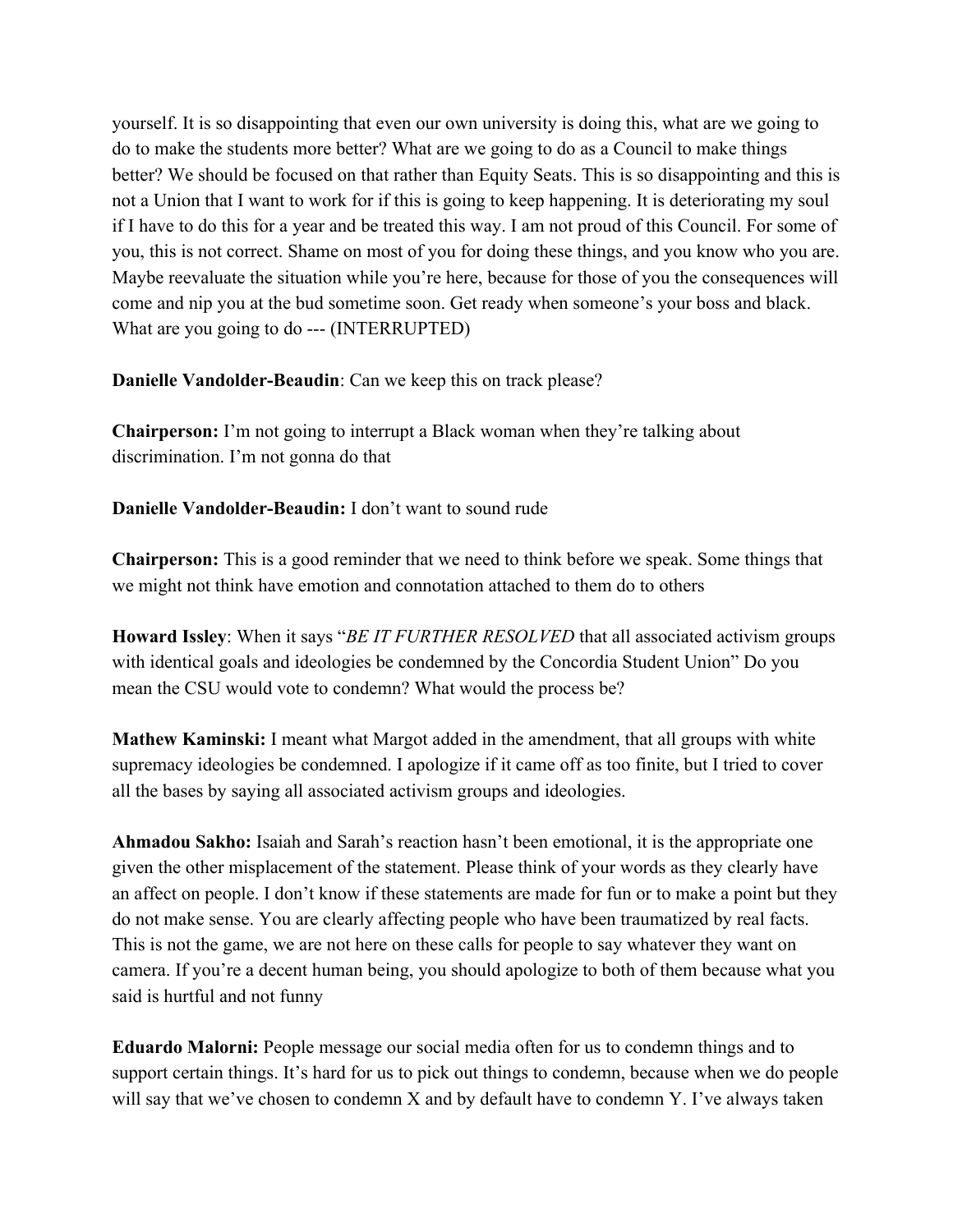motions and movements and supported that instead. In this example, instead of condemning the KKK we would condemn racism in general. That is easier to manage as the Communications Department. It's easier for us to condemn racism in general. I previously mentioned that discrimination was something that came up often in the summer where students have said that council was being discriminatory. This is proof of what I said in the previous motion. There is quite a bit of discrimination on council from some councilors

**Matthew Benzrihem** motions to add *national and racial supremacy* following lines that include alt-right and white supremacy. Seconded by **Jeremya Deneault**. Motion passes.

**Matthew Benzrihem**: We have a lot of foreign students here. For example, Tibetan and Chinese students have a history of problems with each other at the university. By default we should encompass this in the motion.

**Harrison Kirshner:** I would like to express my support to Margot's amendment. The amendment is positive and necessary. What just happened regarding specific individuals shouldn't be tolerated. This motion is being brought forward in good spirit. I want to apologize to the General Coordinator on behalf of the council.

**Lauren Perozek** motions to amend the motion to the following. Seconded by **Diana Lukic.** Motion passes. *BE IT RESOLVED* that this motion be deferred to BIPOC committee *BE IT FURTHER RESOLVED* that the BIPOC committee be tasked with developing a position

against white supremacy, hate speech, and violence

**Lauren Perozek:** Before we decide anything, anything affecting minorities should be decided by BIPOC. We should have the full backing of the BIPOC committee first.

**Isaiah Joyner:** I want to apologize for any unprofessional behaviour. Thank you for the support that those have shown me. With motions like this, it's important to consult and work with the committees inflicted. The most effective way to take action is by consulting first.

**James Hanna:** A lot of motions presented today are without real teeth behind them. The CSU will make a statement saying what 99.9% of students agree with, but I don't see a lot of practical stuff coming out of it. Condemning just one group would just be like playing whack-a-mole with condemning groups.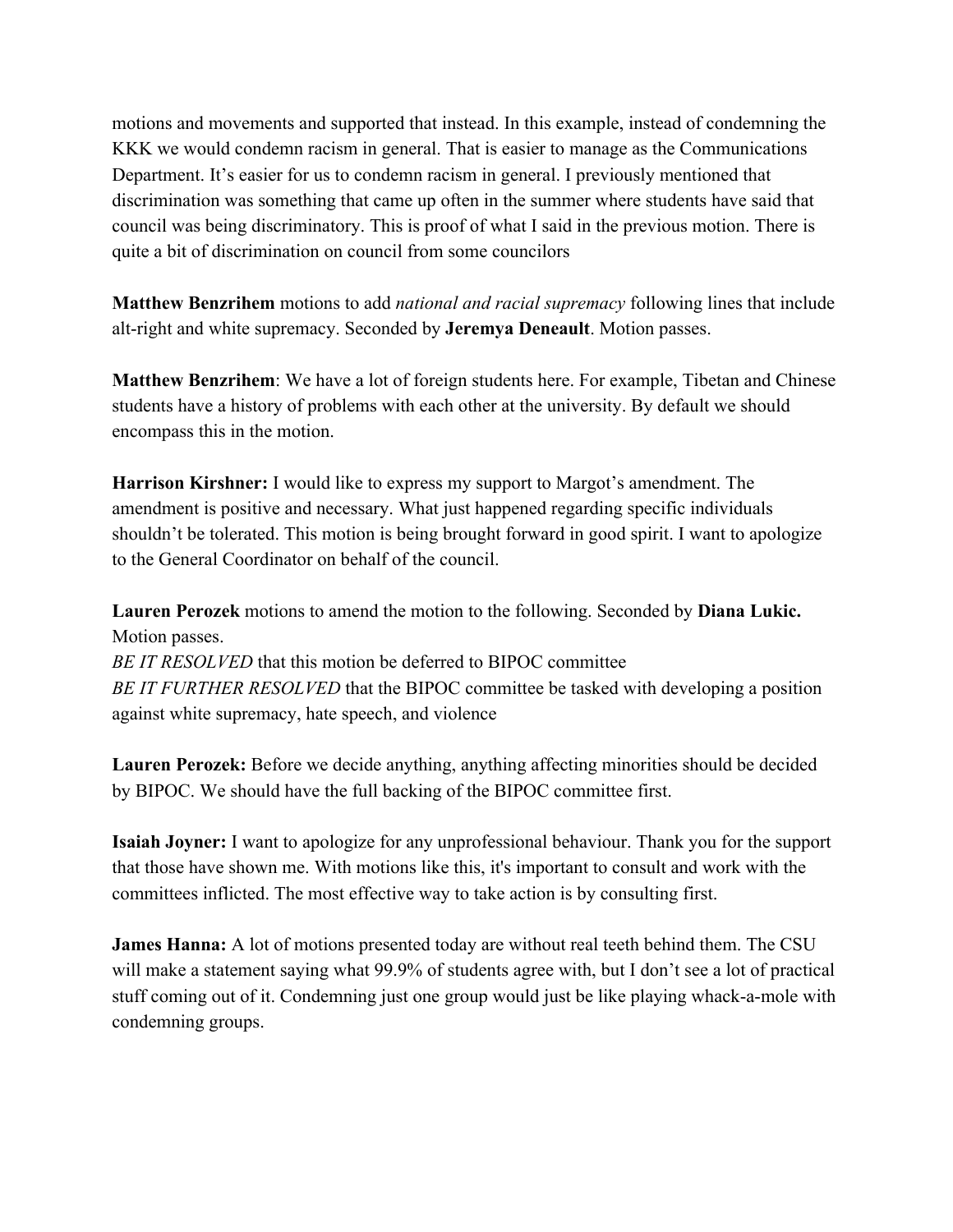### **8. Anti-Sexual Harassment Initiative**

**Mathew Kaminski** presents the following motion. Seconded by **Matthew Benzrihem** *WHEREAS* Concordia University has had a problem where women and other students have been approached by males who try to use luring tactics or inappropriate language/conduct with students.

*WHEREAS* the CSU has a duty to protect its members to the best of their abilities, *WHEREAS* some steps have been taken to tackle this issue such as increased security and security walking students to a desired location,

*BE IT RESOLVED* that the CSU will pursue the creation of a new service in the form of a CSU Anti-Sexual Violence Centre that will be independent from the administration. However, the CSU will accept further resources and aid from the administration upon the CSU's request, *BE IT FURTHER RESOLVED* that this initiative also be created with the spirit of connecting individuals who share similar views on the state of sexual harassment at Concordia, *BE IT FURTHER RESOLVED* that the budgetary impact of this motion be decided by finance committee and limited to a total cost of \$5,000,

**Mathew Kaminski**: I've had to hear from friends that have been approached by males that are saying and asking inappropriate things, things that no student should experience. These problems have gotten worse. Although I've seen some steps taken, I think if there was a student-led initiative it would help students connect better on this issue and be more pragmatic on the issue. Students would be more passionate and we would see better results come from it

**Ahmadou Sakho:** Are we going to train students to do this? It can be tricky on who these students will be, how they will be trained, etc? This is a very sensitive topic and I'm wondering if you've done any research on this?

**Mathew Kaminski:** I called the University to ask if they are working on this but did not get the answer I was looking for. If this initiative stemmed from the student union, it would be done faster and more comprehensively, as well as transparency and accountability. I want to leave it to the CSU to develop this.

**Diana Lukic:** This motion talks about an initiative where students can connect who have similar experiences. Can that part be reworked to involve SARC, they have volunteers and a therapist who help students with these issues and they also have group programs where students can attend. It's usually pretty broad to involve sexual assault and harassment. Instead of creating a new initiative, could we support SARC since they're basically doing this and are doing good work. I know they want to add another therapist and need support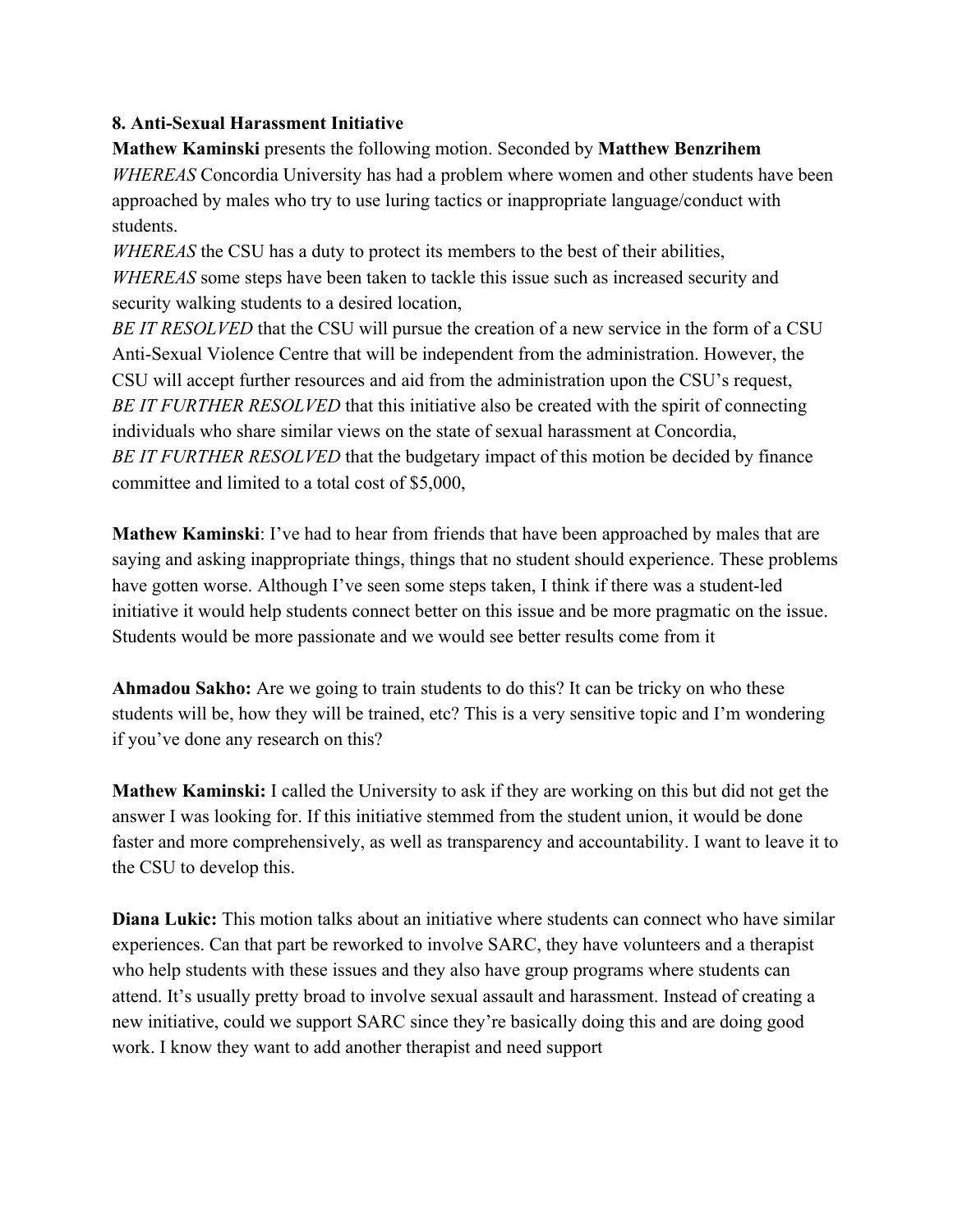**Lauren Perozek:** This is a really big project to take on. Have you asked or consulted anyone from the executive team on who will take on this project? It seems like a lot of work and we'd be adding to their workload

**Mathew Kaminski:** I want to leave the floor open to whoever wants to pick it up as I am resigning in a few days. I want to make sure this goes into the right hands. I know the people who want to get this done will get this done.

**Isaiah Joyner**: This motion at itself is very operational at its core. If you have something that you want to do, please come to the executive team so that we can point you to the right direction. I would recommend that this go to a committee or an ad hoc committee.

**Tzvi Hersh Filler:** I love the initiative but I would like to call attention to Bill 151. Based on Bill 151 from 2017, this could not be independent from SARC. However, part 5 of that Bill makes it ambiguous but being separate and independent of SARC might be a violation. Regardless, it might be a better idea to work through SARC since they have full time staff and I don't think \$5000 would get us that

**James Hanna:** Giving additional funding to SARC would be much more effective. The budget for us to create this would be much higher than this motion anticipates. As much as I like this initiative, it is just not feasible. We would have to create a whole new fee levy project.

**Sarah Mazhero:** Having worked on projects of sexual violence and assault, even in the university, I wish that those of us that have, like Margot and I, could have been consulted on this to give an opinion. Giving money to the university and SARC will not help. Time and time again, they have not helped students pertaining to sexual violence, they have been disregarded by the university admin so working with them is a big fat no. It would've also been nice to know and help steer the direction of this motion to provide more information on procedure, even if the intentions are good. Education about the university level and how they actually treat survivors of sexual violence is important because they don't care, they only care about their reputation in these situations. I don't support giving \$5000 to SARC.

**Harrison Kirshner**: I support the spirit of this motion and understand the concerns that are being brought up. Maybe if we send this to a committee, we can work and address this.

**Eduardo Malorni:** This is a good motion and something we should do. It's important for it to be student-led, rather than by administration. It'd be good if we could work on this and take our time. I would like to also update our policy to keep people accountable. Thanks Mathew for thinking of this project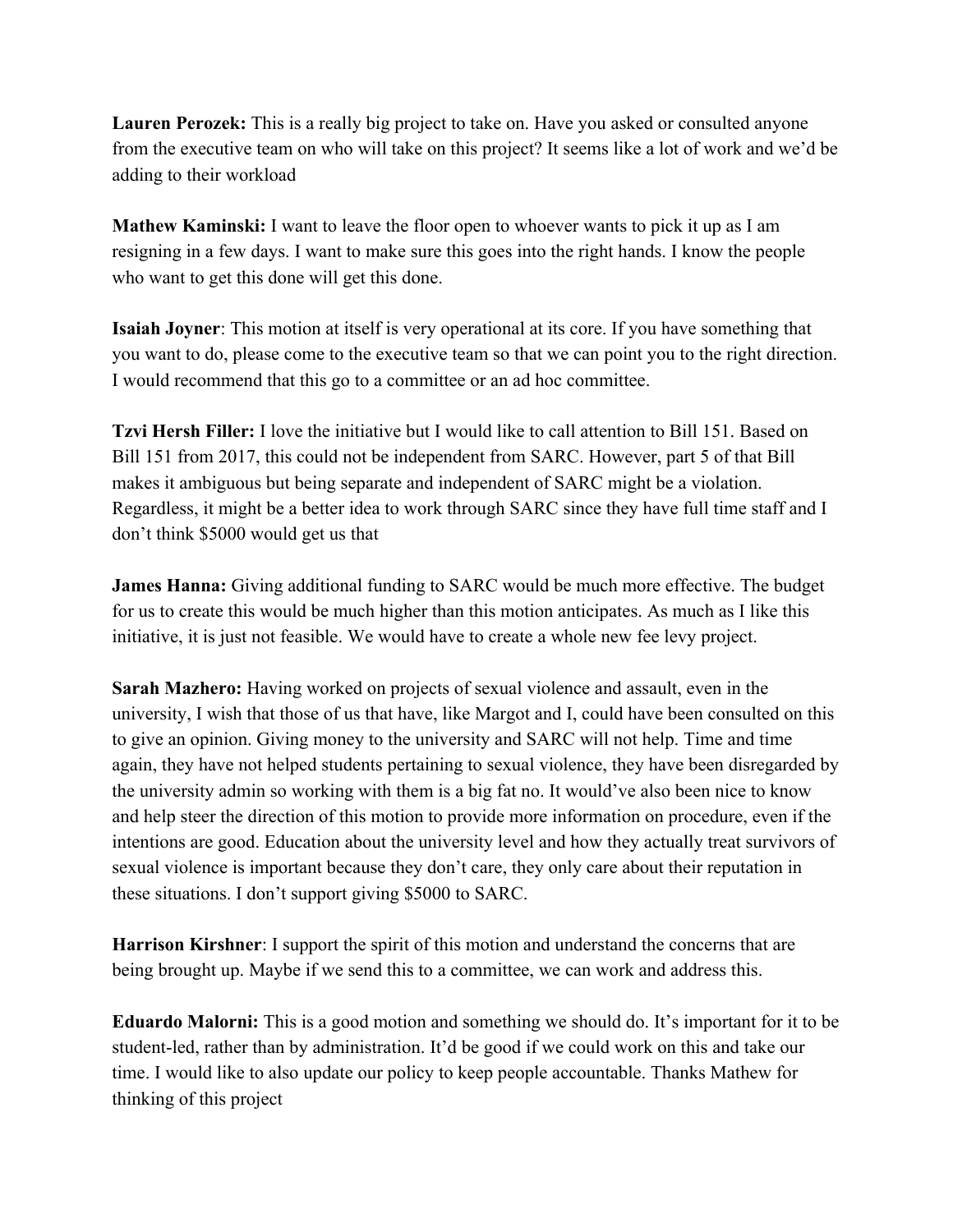**Margot Berner** moves to table this motion until the September RCM. Seconded by **Jeremya Deneault.** Motion passes.

**Margot Berner:** It was recommended that we create a peer-peer sexual violence support training under the student union. But we had the Center for Gender Advocacy that was actively doing that. However, since they're a fee-levy, it's a bit unstable now especially with the pandemic and they're not sure if they'll have enough funding going forward. It would be a great idea to have a peer-peer sexual violence support group under the CSU that is separate from SARC, specifically because it is run by the administration. When sexual violence charges are being brought up, especially against members of the administration, the university has an interest in shutting it down. Not that they would, but they do have an interest. Don't give money to the administration because we already give them a lot of money for our tuition. I would love to see this happen but let's postpone it until we can all work on it.

**Diana Lukic**: I want to propose a motion to create an ad hoc committee to review this motion and decide what they want to do with it

**Desiree Blizzard:** I think we're all in favor of the sentiment of this motion, but if we could flesh it out more before being brought to council that would be appreciated

**Jeremya Deneault:** SARC is led by the administration, but this motion would be student led?

**Mathew Kaminski:** Yes, this would be a student run centre. We're trying to remove the reliance of the administration and take on the responsibility as students, since we are the one who want to get this done

#### **9. Freedom of Speech**

**Mathew Kaminski** presents the following motion. Seconded by **Jeremya Deneault** *WHEREAS* the Concordia Student Union's Bylaws and Standing Regulations adhere to the laws outlined in the Canadian Charter of Rights and Freedoms,

*WHEREAS* everyone has the following fundamental freedoms:

- (a) freedom of conscience and religion.
- (b) freedom of thought, belief, opinion, and expression, including freedom of the press and other media of communication.
- (c) freedom of peaceful assembly; and
- (d) freedom of association.

*WHEREAS* the International Covenant on Civil and Political Rights Article 19(3) allows for a restriction of free speech when it violates: respecting of the rights or reputations of others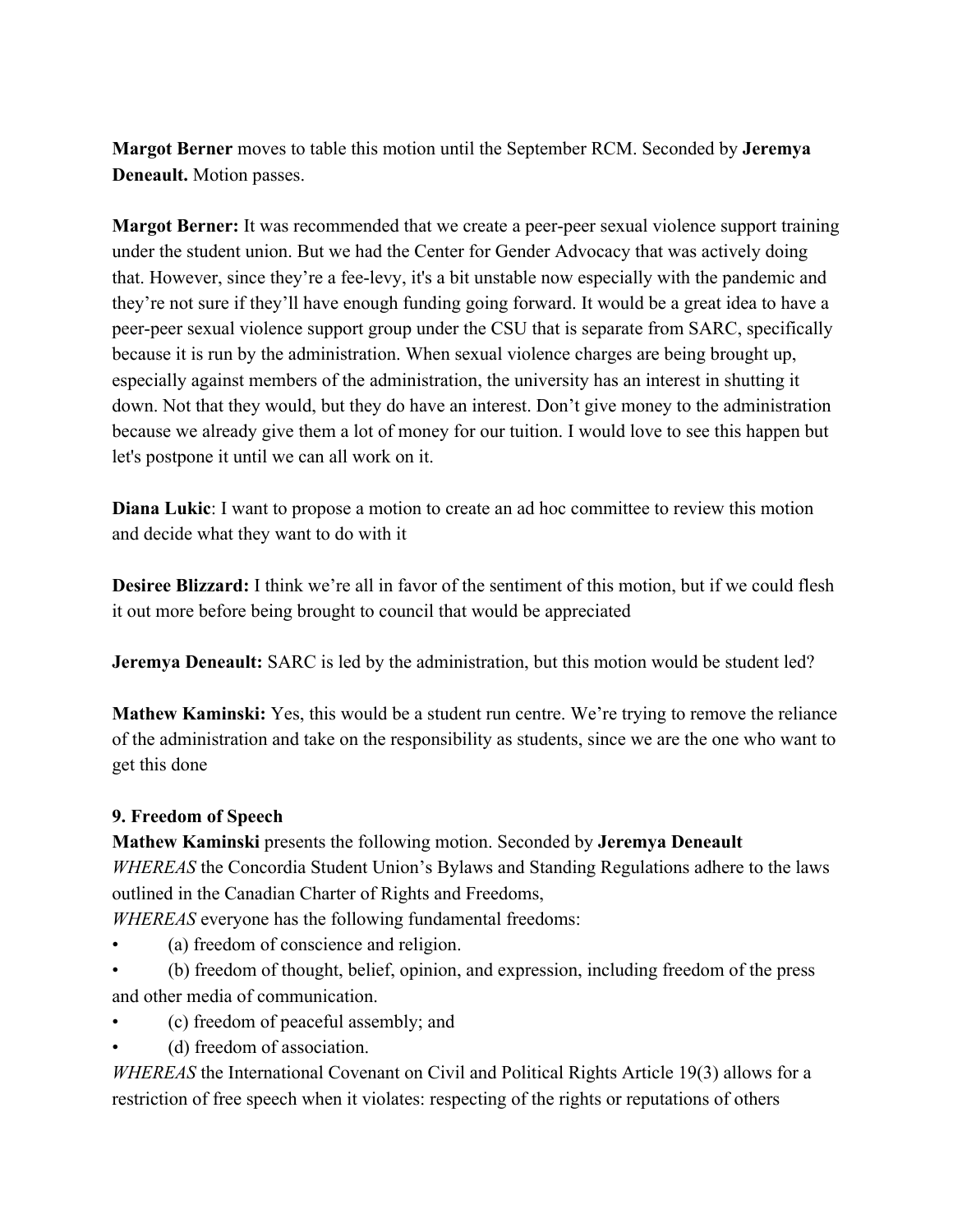*BE IT RESOLVED* that the CSU accepts all forms of freedom of expression (as per Section 2(b) of the Canadian Charter of Rights and Freedoms) on campus as it relates to Canadian political affiliations.

*BE IT FURTHER RESOLVED* that the CSU denounce any student actions that prohibit students from expressing themselves politically in a Canadian political aspect if they directly violate ones respecting the rights or reputations of others.

*BE IT FURTHER RESOLVED* that the CSU adopt this motion in the spirit of protecting the aforementioned charters for all of its members in order to avoid any potential legal repercussions.

*BE IT FURTHER RESOLVED* that the CSU acknowledge that freedom of speech is not absolute if hate speech can be proven present, "if a reasonable, aware of context and circumstances, would view the expression as likely to expose a person or persons to detestation and vilification on the basis of a prohibited ground of discrimination".

*BE IT FURTHER RESOLVED* that the budgetary impact of this motion is nil.

**Mathew Kaminski:** I was the former President of Conservative Concordia, and I have been attacked for that personally. I have been respectful in my discord with others, but have felt like less of a person because of my political affiliations. I know this sentiment is shared with other Conservatives on campus and they feel threatened to speak their mind when it comes to Canadian political opinions. Regarding certain aspects of free speech, hate speech can be proven. It's important to mention that free speech isn't absolute, just because you have political opinions doesn't mean you have the right to say anything you want. If one has the ability to communicate themselves respectfully and intelligently regarding certain political topics during debates, I don't think they should ever be attacked on their ideas. That's the spirit of the motion.

**Ahmadou Sakho:** On the first *be it resolved*, what does "as it relates to Canadian political affiliations" mean?

**Mathew Kaminski:** It outlines what freedom of expression is in Canada under the law, as it relates to Canadian political affiliations. As long as a party is established, just because you are affiliated to that party you shouldn't be attacked on your character as long as your opinions are not considered hate speech under the law

**Ahmadou Sakho:** I agree, no one should be attacked on their character. Will this be a statement or a position?

**Mathew Kaminski**: It doesn't have to be a position, just something that should be mentioned in this time of division in society. I think it's great when people are passionate but we should be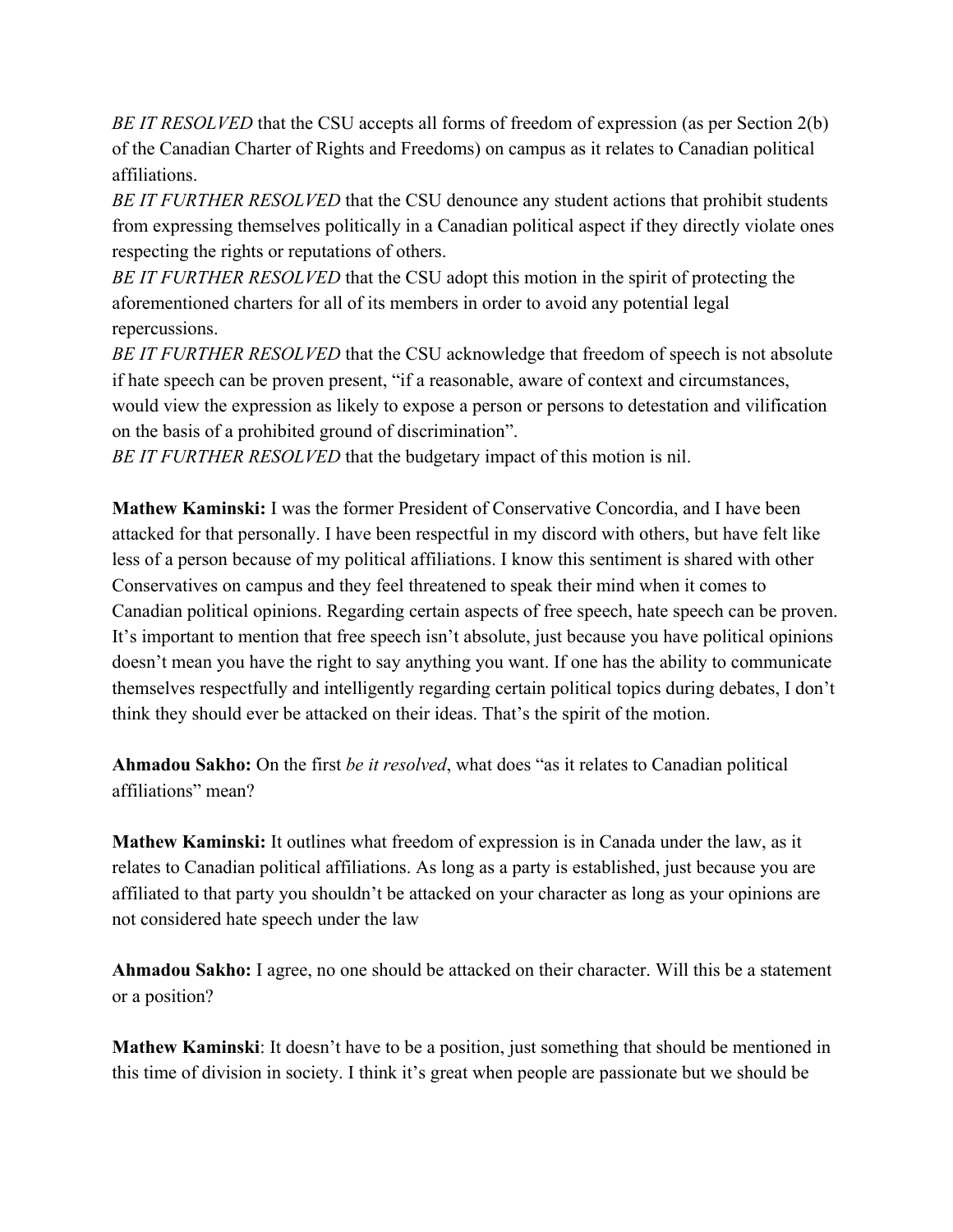respectful of people's political opinions. As long as the views aren't hateful, we should be able to express it in the public.

**Diana Amico:** In the Charter, the reasonable limits clause it says that free speech does have its limits. What would this motion tangibly do for the CSU if it's already in our charter?

**Mathew Kaminski:** Under our charter, this is already done. As someone who has acted as the President of a political club, I can say that people are not respecting the charter in that regard. I've been called a lot of things, including an Anti Semite which is interesting. I want to reinforce to the student body that we are accepting of all Canadian political affiliations and that no one associated should be receiving these reactions or verbal assaults. I agree that there may not be any physical impact from this statement, but I do think it would be reinforcing for those who feel threatened to speak up

**Zachary Williams:** I agree with the spirit of this motion. How would the first *BIFR*, can you speak more on how this would affect other students' right to protest other students if they disagree with their points

**Mathew Kaminski:** I love to debate Canadian federal politics and policies. The difference is that when someone hears that I'm a part of Conservative Concordia that they proceed to point a finger at me and call me an Anti Semite. It's that kind of discourse that I'm trying to limit on campus. Students would have the right to say that they don't like a certain political party, and this would just reinforce what the Charter already says

**James Hanna:** I suggest that we construct a policy around this. A lot of issues arose in the past when legitimate political events had people try to attack the event. It's a good motion that supports people talking it out instead of throwing fists

**Harrison Kirshner:** I was also the leader of a political club on campus, being able to debate freely on issues we may disagree on and have respect for free speech is something we should acknowledge and accept as a university but also denounce hate speech because there is a fine line between the two, which is acknowledged in the motion

**Desiree Blizzard**: Would you want this to be an official position?

**Mathew Kaminski:** Actually no because it's already in our charter and it should be known by Canadian citizens. I do think it should serve as a reinforcement to students during this politically divisive climate that it is okay to debate ideas but not okay to attack the person. If they are saying things that are proven to be hateful under the law then by all means go for that person if they're a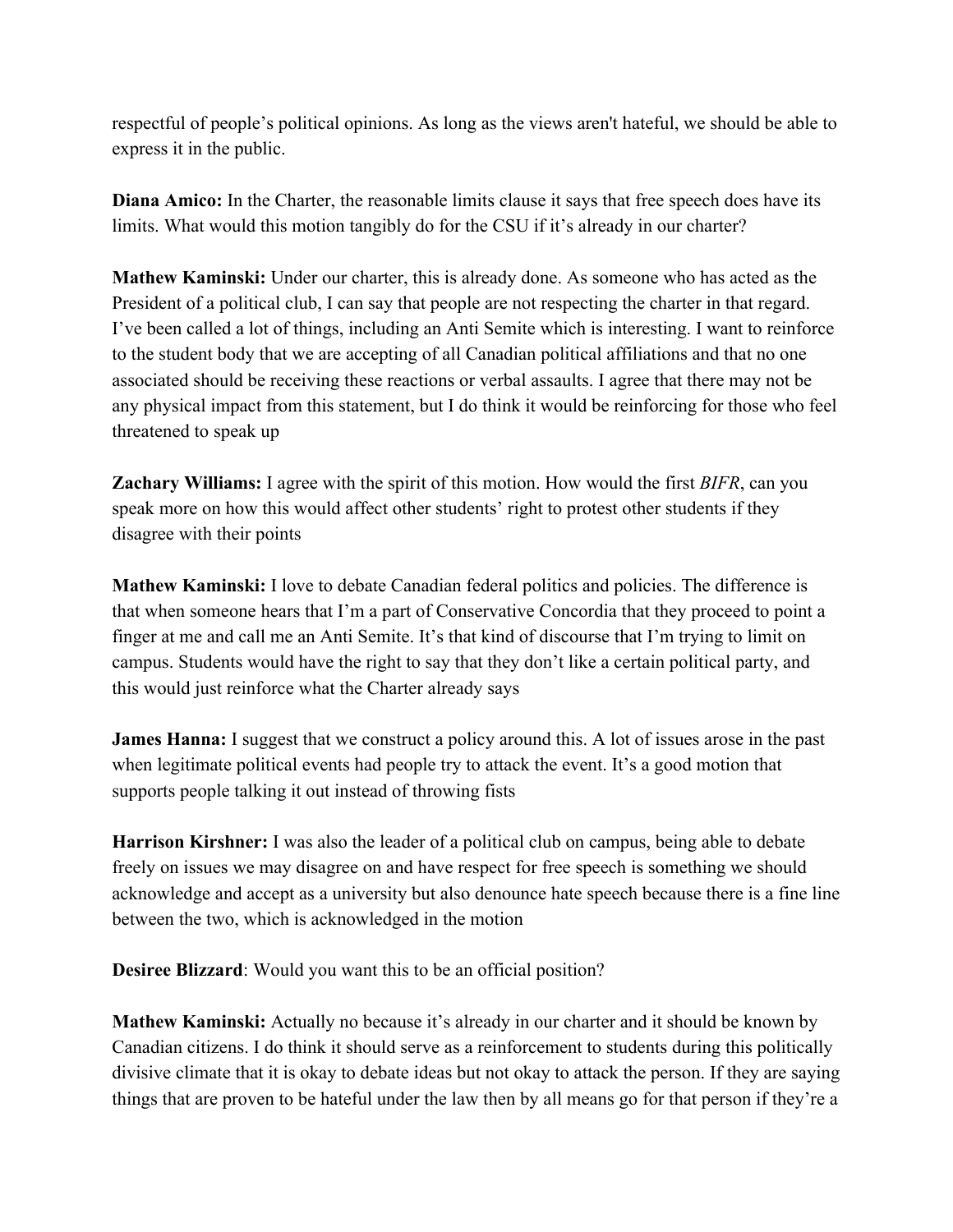hateful person. If they're just trying to debate policies from a Canadian political parties standpoint then I don't think anyone's character should ever be attacked

**Desiree Blizzard:** I want to point out that often when people speak about free speech its often from a position where they were allowed to say certain things in the past. It's often that when people who say that their freedom of speech is being taken away, they speak from a place where they were allowed to say very problematic things in the past but can't anymore. If it's a position I feel like it would be a good idea to send it to referendum to reinforce to students. It would be good for the council to discuss whether we should send this to the referendum just so that we follow the same procedure as the other motions brought forward.

**Isaiah Joyner:** I understand the intention is to protect your political affiliation and no one deserves to be denounced for their beliefs. I'm not sure what your resolution is after this statement. If it goes to referendum then this would echo that the CSU is a politically diverse place where people shouldn't be discriminated against based on their beliefs. After that we can develop the proper policies.

**Hadassah Alencar** (The Concordian): Is one of the intentions to not allow hate speech because what has been said by some members of the PPE can be considered so?

**Mathew Kaminski:** I do myself have issues with some of the rhetoric from the leader and other members of the PPE. If things were said that were truly hate speech, I have full confidence in the legal process that the people that want to bring this forward in terms of a legal battle will do so and do it successfully.

**Nicole Leblanc:** I support free speech, but it is a more complex issue than what it is made out to be. I'm concerned how this would play out tangibly, there are a lot of situations where free speech is used to say that people can't protest against a certain group. I'm concerned with some of the language used in this motion, I encounter a lot of people who do not feel that their political ideas are represented by the Canadian political system such as Indigenous students or left-of-center on the political spectrum. By having this motion relate to Canadian political system, we may exclude some students who do not share political views from a Canadian political party

**Lauren Perozek:** What do you want council to do? What action do you want to come out of this?

**Mathew Kaminski**: I want this to pass and that the CSU list the main political parties, and maybe other groups and ideas that don't fall under hate speech, and endorse that the CSU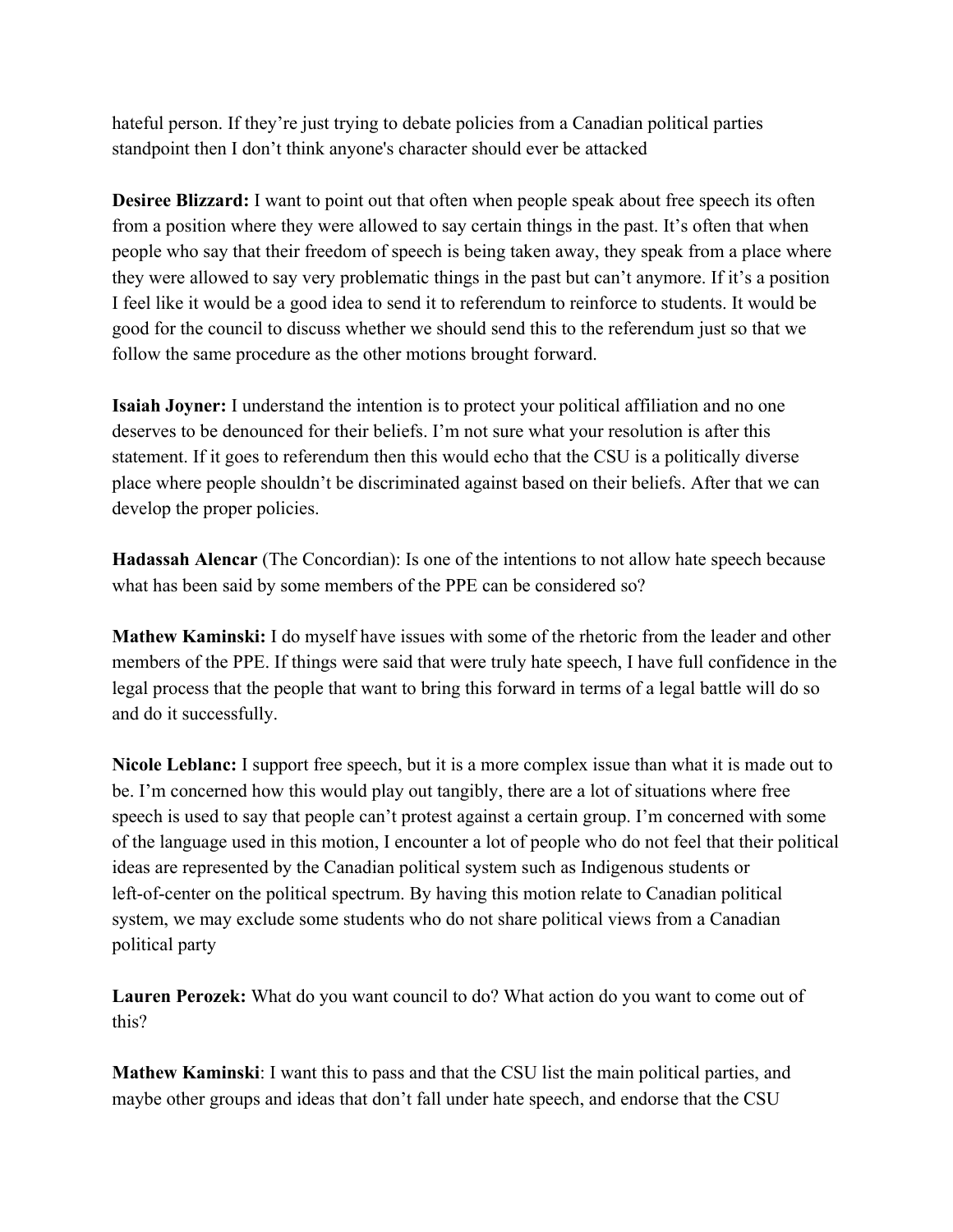promotes free speech. As long as it isn't hate speech, I want students to know that they are free to express their views.

**Lauren Perozek:** Do you want this on our website, social media? Because then we need to defer this to communications. Can we have an executive speak on this?

**Mathew Kaminski** motions to amend the motion to include the following. Seconded by **Matthew Benzrihem**. Motion passes.

*BE IT FURTHER RESOLVED* that the communications department be tasked with drafting this statement.

**Mathew Kaminski**: The comms department is the most effective department to communicate with students

**Margot Berner** moves to table this to the September RCM. Seconded by **Ahmadou Sakho**. Opposed. Motion passes.

VOTE: 16 YES 2 NO 4 ABSTAIN

**Margot Berner:** This is an important conversation and we should come back to it with fresh eyes

**Isaiah Joyner:** I know you're resigning soon Matthew but we would still like your input. It would be more appropriate for this to go to referendum. There is a position going to referendum soon that addresses free speech, perhaps this could be combined with it to include a section on political beliefs so that people trying to get their political views across won't be attacked for it.

**Ahmadou Sakho:** I would like to encourage my colleagues to enforce this as a referendum position, or a Code of Conduct policy

## **11. ANNOUNCEMENTS**

**Isaiah Joyner:** Please get access to your councilor email

**Tzvi Hersh Filler:** For appointments, we will probably call an SCM